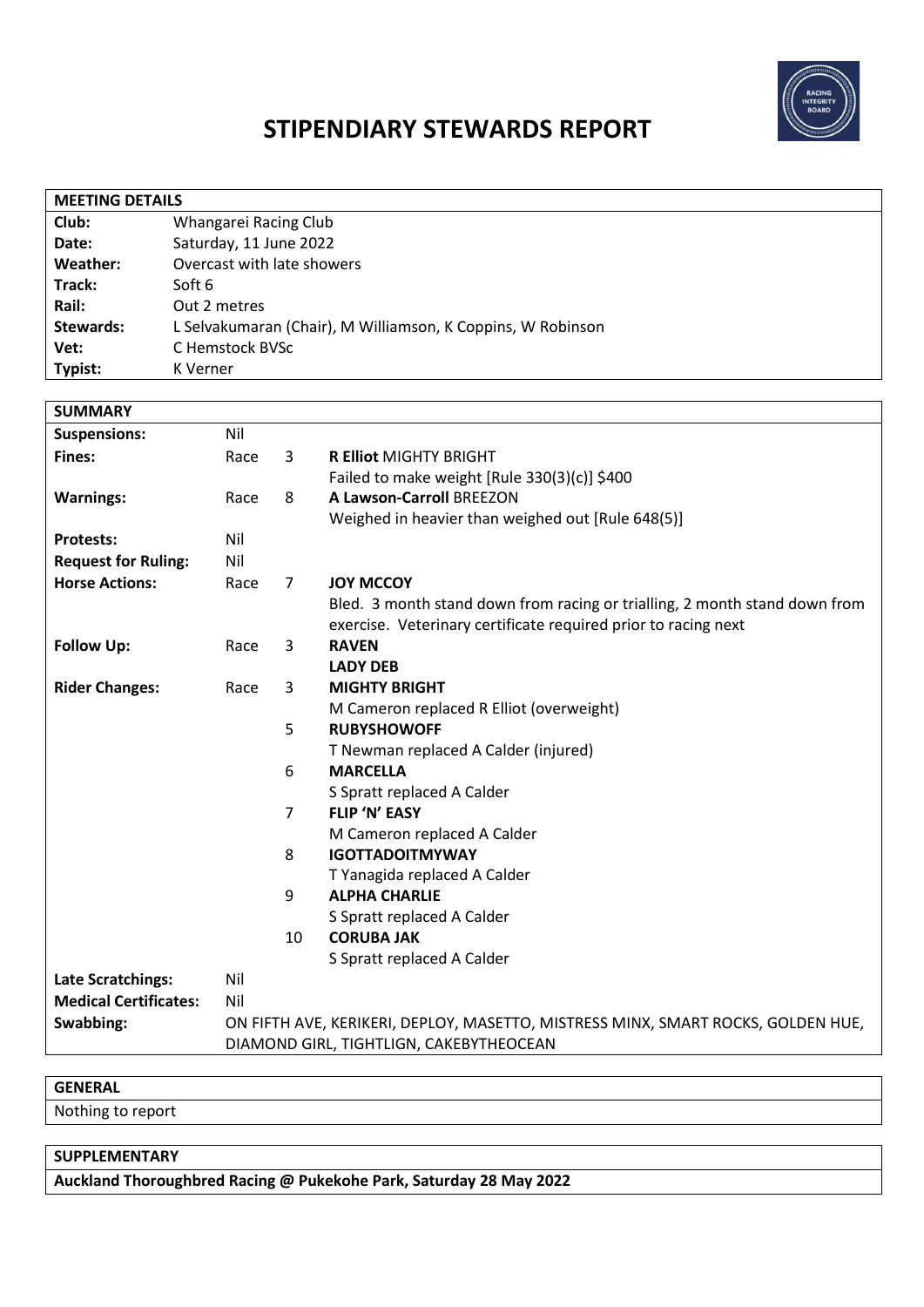## **Race 10 - DUNSTAN SALUTE 1400**

**NOTABADPHELAN** (A Calder) – Received veterinary treatment following the race and was found to be 4/5 lame in the left foreleg. A subsequent veterinary examination upon return to the stable revealed a fracture to its sesamoid and a suspensory injury. Co-trainer S Phelan advised that NOTABADPHELAN would receive further treatment and was unlikely to be persevered with as a racing proposition.

#### **RACE COMMENTS**

**Race 1 MARSDEN METALS GROUP LTD MAIDEN 1600**

**SALENTO** (S Spratt) - Hampered at the start when runners either side shifted ground. Raced keenly in the early stages when being restrained. Held up rounding the final bend.

**ON FIFTH AVE** (K Hannan) – Began awkwardly shifting inwards hampering SALENTO.

**CALLISSIDENT** (S Weatherley) - Began awkwardly shifting outwards hampering SALENTO.

**CENTANNI** (M Cameron) – Began awkwardly making contact with PRINCE LIA at the start.

**PRINCE LIA** (C Barnes) - Began awkwardly then crowded, losing ground. Lay out rounding the final bend.

**BARBA NESSIE** (T Newman) - Raced wide throughout.

**LOOSE CHANGE** (J Fawcett) - Performed below market expectations. When questioned regarding the performance rider J Fawcett could offer no explanation.

**SILPION** (K Asano) - Raced wide for the majority of the race. When questioned regarding performance rider K Asano advised that the wide barrier had been detrimental to the gelding's chances.

**AQUA MAN** (A Lawson-Carroll) - Lay in under pressure over the concluding stages.

## **Race 2 MARSDEN MARINE SUPPLIES MAIDEN 1600**

**DREAM FORCE** (S Weatherley) - Slow to begin.

**VIPER** (L Satherley) – Knuckled leaving the barriers then shifted in unbalancing the rider making contact with MATAI BAY which was forced in crowding and hampering TYNESIDER.

**TYNESIDER** (C Barnes) – Crowded and hampered start. Raced ungenerously when being restrained for a distance approaching the 1300 metres then shifting out to avoid heels, racing wide for the remainder of the race.

**IRISH MOONSHINE** (T Yanagida) - Contacted leaving the barriers becoming unbalanced.

**THEODEN** (A Calder) - Began awkwardly then crowded.

**TE POROPITI** (R Beemud) - Began awkwardly making contact. Raced wide throughout. Lay in under pressure in the straight.

**SHOW MY SAVVY** (J Chung) – Restrained approaching the 1000 metres when in restricted room to the inside of UPCLOSENOUGH. A Lawson-Carroll was advised he must exercise greater care.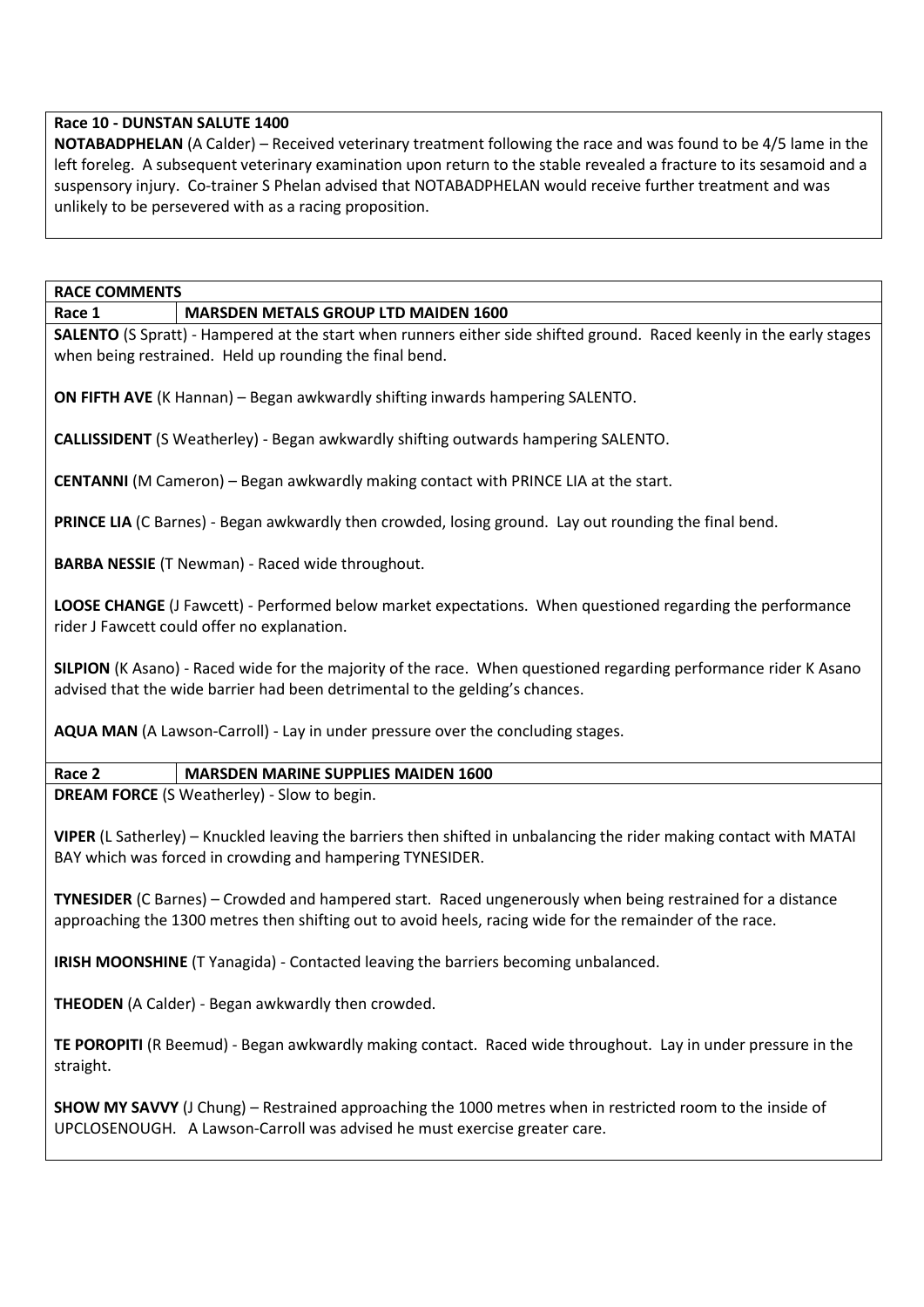**SHIRAZELLE** (T Thornton) - Commenced to over-race when the pace eased approaching the 800 metres becoming awkwardly placed near heels then being hampered.

**SAVNOIR** (K Hannan) - Steadied passing the 800 metres when MATAI BAY shifted in when insufficiently clear.

## **Race 3 MARSDEN COVE DENTAL 1200**

**RAVEN** (K Asano) - Restrained at the start from its wide barrier. Received minor lacerations to the hind legs during the running and was showing signs of mild lameness behind. Trainer N Bishara undertook to report to Stewards the progress of RAVEN in the coming days.

**READY TO REIGN** (B Rogerson) – Raced fiercely in the early and middle stages when being restrained.

**POLYGON** (S Spratt) - Raced wide without cover throughout.

**FERNANDEZ** (M Hashizume) - Rider dropped his left rein over the concluding stages causing the filly to lay in.

**LADY DEB** (A Calder) - Commenced to over-race in the early stages. Clipped a heel and fell near the 1000 metres. Rider A Calder was airlifted to hospital for further evaluation. Stewards opened an enquiry into the incident which was adjourned due to the unavailability of rider A Calder. LADY DEB was treated by the veterinarian following the race for minor lacerations to the nose and gum area.

**TOP TORRENT** (S Weatherley) - Performed below market expectations. When questioned regarding the performance rider S Weatherley advised that the colt had previously led in its two trials and would derive benefit from today's race.

**R Elliot** (MIGHTY BRIGHT) - Admitted a charge in that he failed to make the handicapped weight on MIGHTY BRIGHT with the Adjudicator imposing a fine of \$400. R Elliot was replaced by M Cameron.

#### **Race 4 ONE TREE POINT MOTEL BREAM BAY CUP 2100**

**LEITRIM LAD** (T Moseley) - Slow to begin. Raced keenly in the early stages when being restrained then raced wide without cover from the 1000 metres.

**MASETTO** (R Elliot) – Began awkwardly.

#### **Race 5 TRIGG CONSTRUCTION 1600**

**EDGE OF WONDER** (R Elliot) - Began awkwardly then crowded and steadied. Lay out rounding the final bend.

**TROUBLE** (J Fawcett) - Commenced to over-race for a distance passing the 1200 metres when being restrained.

**OUR SHAMAN** (T Thornton) - Over-raced in the early stages.

**JAMES BARRIE** (J Kamaruddin) - Raced wide without cover throughout.

**QUALITY PREVAILS** (D Danis) - Briefly held up for clear running rounding the final bend.

## **Race 6 BRIAN FROM LION 1400**

**TAZIMOTO** (K Hannan) - Slow to begin then hampered losing ground.

**MARCELLA** (S Spratt) – Began awkwardly then crowded.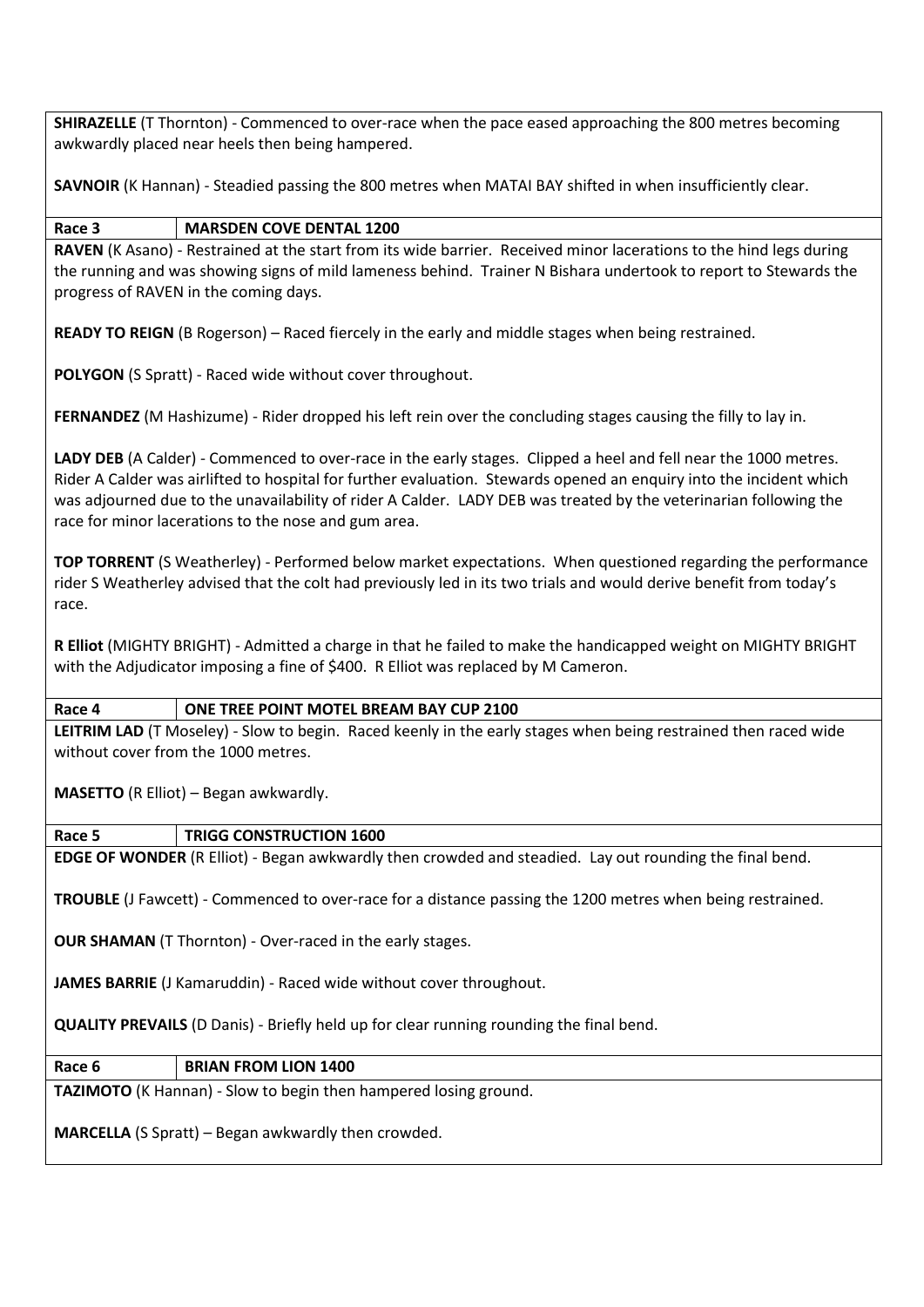**CRUISY LASS** (S Weatherley) - Began awkwardly. Inconvenienced approaching the 800 metres when TAZIMOTO shifted out.

**CALL ME FLINT** (J Kamaruddin) - Began awkwardly.

**REVERBERATIONS** (M Hashizume) - Raced in restricted room passing the 1200 metres. Raced in restricted room again passing the 1000 metres to the inside of SMART ROCKS which shifted in slightly. Raced wide without cover for the majority of the race.

**SMART ROCKS** (M Cameron) – Raced wide in the early stages.

**IFFSHECAN** (T Yanagida) – Held up for clear running rounding the final bend.

**NARINCE** (L Satherley) – Held up for clear running until approaching the 250 metres.

## **Race 7 AOTEA ELECTRIC NORTHLAND 1200**

**TELLMESOMETHINGBOY** (K Hannan) - Slow to begin.

**OH NO NO NO** (B Rogerson) - Began awkwardly then crowded and hampered. Raced fiercely when being restrained for a distance passing the 1000 metres.

**AGEY BABE** (T Yanagida) – Crowded at the start.

**DIVINE DUDE** (R Elliot) - Crowded shortly after the start by GOLDEN HUE which lay in. Forced wide approaching the 900 metres, then raced wide without cover. Crowded when weakening 200 metres.

**ACTING UP** (J Kamaruddin) – Restrained from a wide barrier.

**TU MEKE POTAE** (J Fawcett) - Raced keenly in the early stages shifting out to avoid heels approaching the 900 metres forcing DIVINE DUDE three wide. TU MEKE POTAE continued to over-race for a distance. Held up early in the straight then improved into a marginal run near the 200 metres to the inside of DIVINE DUDE which was briefly crowded onto hindquarters when weakening. Rider J Fawcett was reprimanded and advised she must exercise greater care.

**TANGO LOVE** (C Lindsay) – Raced wide without cover throughout.

**JOY MCCOY** (K Asano) - Made the final bend awkwardly. Returned to the enclosure with blood present in both nostrils with JOY MCCOY being deemed a bleeder. JOY MCCOY shall not be ridden in exercise for a period of two months or start in any race or trial for a period of three months and then only after a satisfactory gallop of at least 1000 metres in the presence of a Veterinarian.

**Race 8 DALTONS 1100**

**DUNEAGLE** (J Kamaruddin) - Slow to begin.

**BREEZON** (A Lawson-Carroll) - Slow to begin.

**EVER SO EASY** (S Weatherley) - Began awkwardly. Rider dropped his whip near the 250 metres.

**GUNNAR** (J Chung) - Raced wide throughout while disputing the pace.

**IGOTTADOITMYWAY** (T Yanagida) - Held up for clear running until approaching the 200 metres.